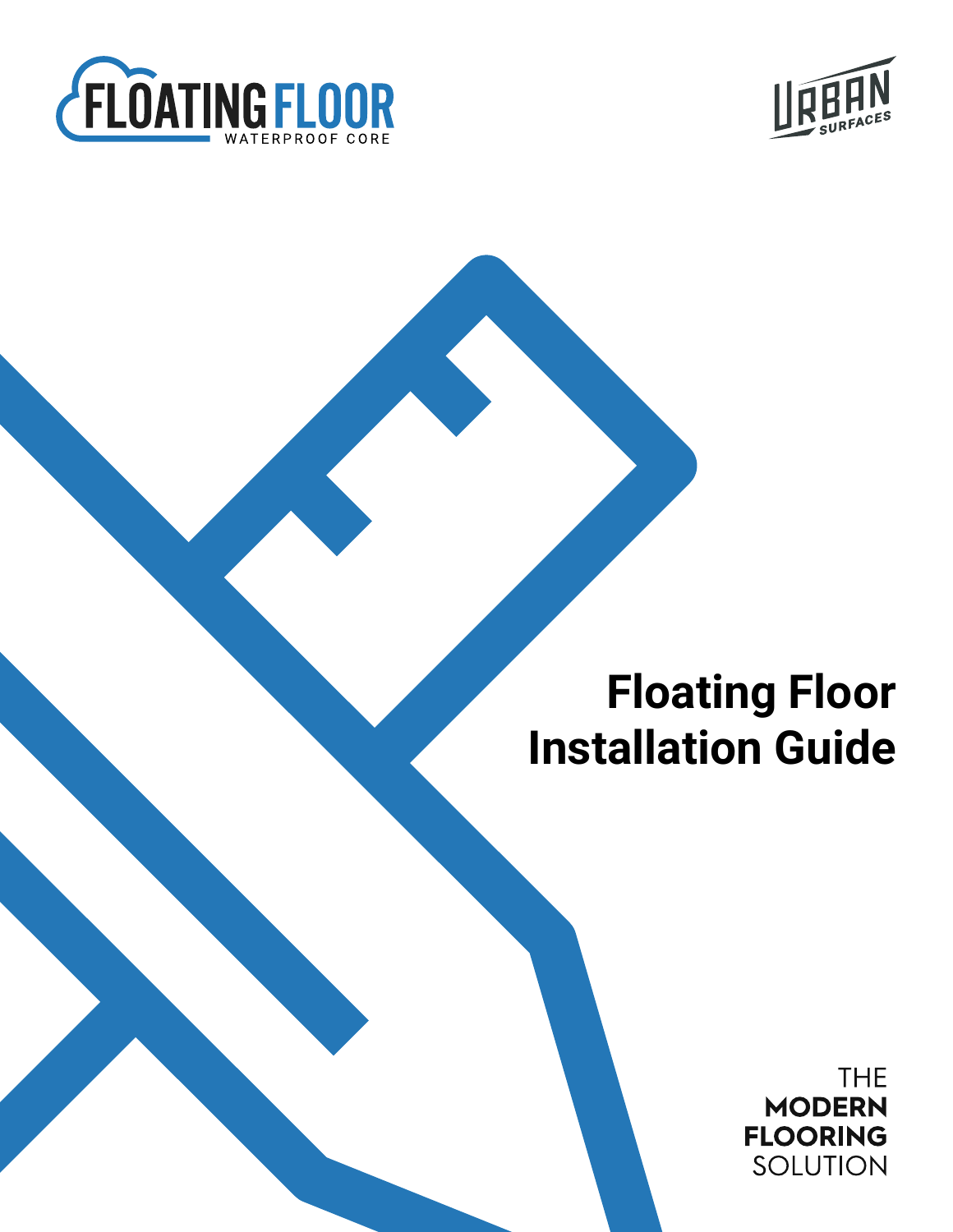

SUBFLOOR REQUIREMENTS

RADIANT HEATING SYSTEM

AVAILABLE MOLDINGS

UNDERLAYMENTS

INSTALLATION OF FLOOR COVERING

ACCLIMATION

PREP

INSTALL

CUTTING

FIRST ROW

SUBSEQUENT ROWS

DISENGAGING THE FLOOR

FINISHING THE JOB

**TOILETS** 

INSTALLING ON STAIRS

DOOR JAMBS

FLOOR CARE

# **PRE-INSTALLATION**

Urban Surfaces' Floating Floors are highly durable floor covering systems composed of a Stone Polymer Composite (SPC) core. Following the instructions in this guide are required to ensure your floor is attractive, longlasting, and covered by the manufacturer's warranty. These instructions apply to residential, light-commercial/multi-family, and commercial flooring installations. SPC Floating Floors are intended for interior use only and are suitable for above grade, on grade, and below-grade applications.

# **EXPANSION**

Floating Floors should be allowed to expand and contract freely. Make sure to not glue, nail, or fasten a Floating Floor to the subfloor in any way. Doing so may lead to a flooring failure. Exception: stair treads and risers (see stair installation requirements). Permanent cabinets, vanities, islands and similar items should be installed prior to installing a Floating Floor. Ensure to leave a 1/4" inch gap around the perimeter. Floating Floors can be installed under vanities with legs. Avoid acrylic caulking and anything intended as an adhesive.

# **PROTECT**

Protect your floor from exposure to direct sunlight via the use of window treatments or UV-tinting on windows. Discoloration to SPC Floating Floors may occur due to UV fading resulting from direct sunlight exposure. UV/radiant heating from direct sunlight can also cause the temperature of the flooring to rise well above the ambient room temperature leading to damage.

# **OVERAGE ALLOWANCES**

Order 5-10% more flooring than square footage needed to account for cuttings and waste. Failing to purchase enough materials for the job, or not keeping materials for repairs, may result in different dye lots on a future order or products being discontinued. Dye lots (batch numbers) are not recommended to be mixed.

# **PRODUCT INSPECTION**

Check to ensure your flooring is in its original packaging and free from any visible damage or defects. Inspect all material for correct color, design, batch number, size and quantity to finish the job.

# **NOTE:**

• Some patterns are intended to have high shade variation. Single sample chips may be part of a set from a variegated pattern. It is the responsibility of the dealer and buyer to seek out pattern info prior to purchasing/installing. • Avoid installing material from different batches across large areas.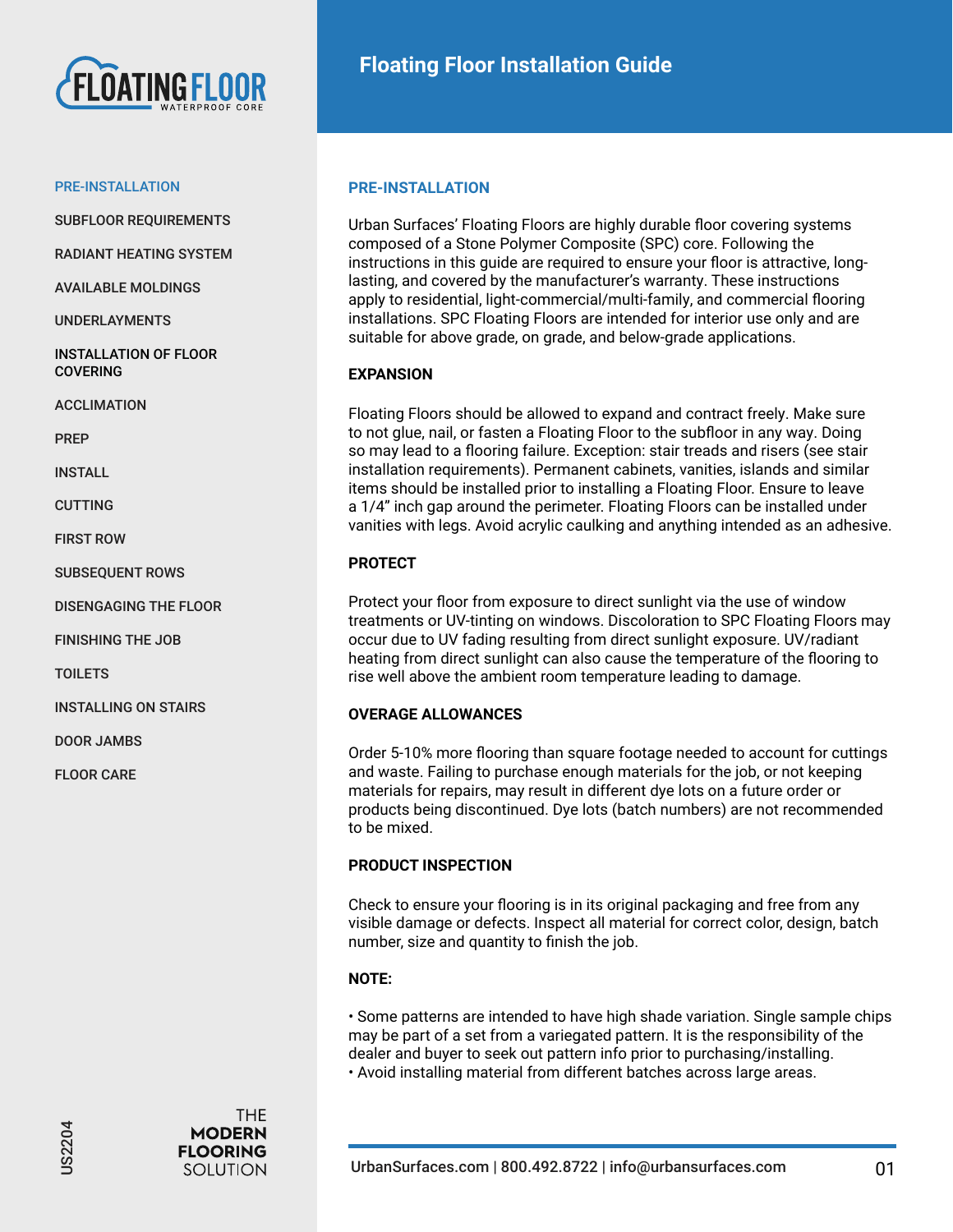

SUBFLOOR REQUIREMENTS

RADIANT HEATING SYSTEM

AVAILABLE MOLDINGS

UNDERLAYMENTS

INSTALLATION OF FLOOR COVERING

ACCLIMATION

PREP

INSTALL

CUTTING

FIRST ROW

SUBSEQUENT ROWS

DISENGAGING THE FLOOR

FINISHING THE JOB

**TOILETS** 

INSTALLING ON STAIRS

DOOR JAMBS

FLOOR CARE

It is possible for there to be slight shade and milling variations across products from different batches/dye lots. This is due to slight variations within industry tolerances that occur during different dates of manufacturing. Generally, this will not be noticeable unless batches are mixed, or side-matching is attempted such as during repairs or later installations. Batches that are close in production runs may be able to be mixed. This should be verified by the contractor/installer prior to installation to verify product batch compatibility. Intermixed batches that are not compatible or do not match is the responsibility of the contractor/installer.

# **SUBFLOOR REQUIREMENTS**

**1.** The subfloor must be level to within 3⁄16" in a 10ft. (4.76mm in a 3m) span or 1/8" in a 6ft. (3.175mm per 1.8m) span or otherwise appropriate ratios of this requirement; no high or low spots.

**2.** Subfloors should not slope more than 1/2" per 6ft. (25mm per 1.8m). Must be structurally sound without deflection.

**3.** Must be clean: no construction debris, dust, soil, mud or any other objects on or adhering to the floor; if necessary, scrape and sweep away before the installation; no protrusions of nails, debris, or metals should remain.

**4.** 4. Even though SPC Floating Floors are waterproof, moisture levels must still be checked in order to protect the surrounding structure, protect the subfloor, prevent pH damage, damage arising from hydrostatic pressure, and prevent a situation in which mold and/or mildew could grow. For this reason, SPC Floating Floors should not be used to seal an existing floor from moisture. SPC Floating Floors will not act as a waterproofing barrier for the subfloor and/or any surrounding structure.

**4.1.** Moisture requirements vary from one subfloor material to another. The subfloor must be free from moisture-related conditions that can damage the installed flooring. All subfloors must fall within the parameters of ASTM F710.

**4.2**. Moisture Testing: Test all subfloors for moisture content and document the results. Visual checks are not reliable. The Relative Humidity should not exceed 85% RH.

**4.3.** pH Testing: The subfloor should have a pH level between 5.0 and 9.0. Readings below 5.0 and above 9.0 can affect resilient flooring and adhesives negatively.

**4.4.** In the absence of such testing, a suitable moisture vapor barrier must be in place before installing a Floating Floor. Suitable moisture vapor barriers are non-permeable (6 MIL plastic sheeting or roll on elastomeric membranes).

# **CRAWL SPACES**

The concrete slab or ground must be dry. Ensure that crawl spaces have open vents year-round to ensure proper air circulation and prevent moisture build-up. Crawl space clearance between the earth and underside of joists should be no less than 18" (45.7cm) and the perimeter vent area should be equal to 1.5% of the total square footage of the crawl space or as mandated by code. Crawl spaces should be insulated and have a vapor barrier covering exposed earth.

**THE MODERN**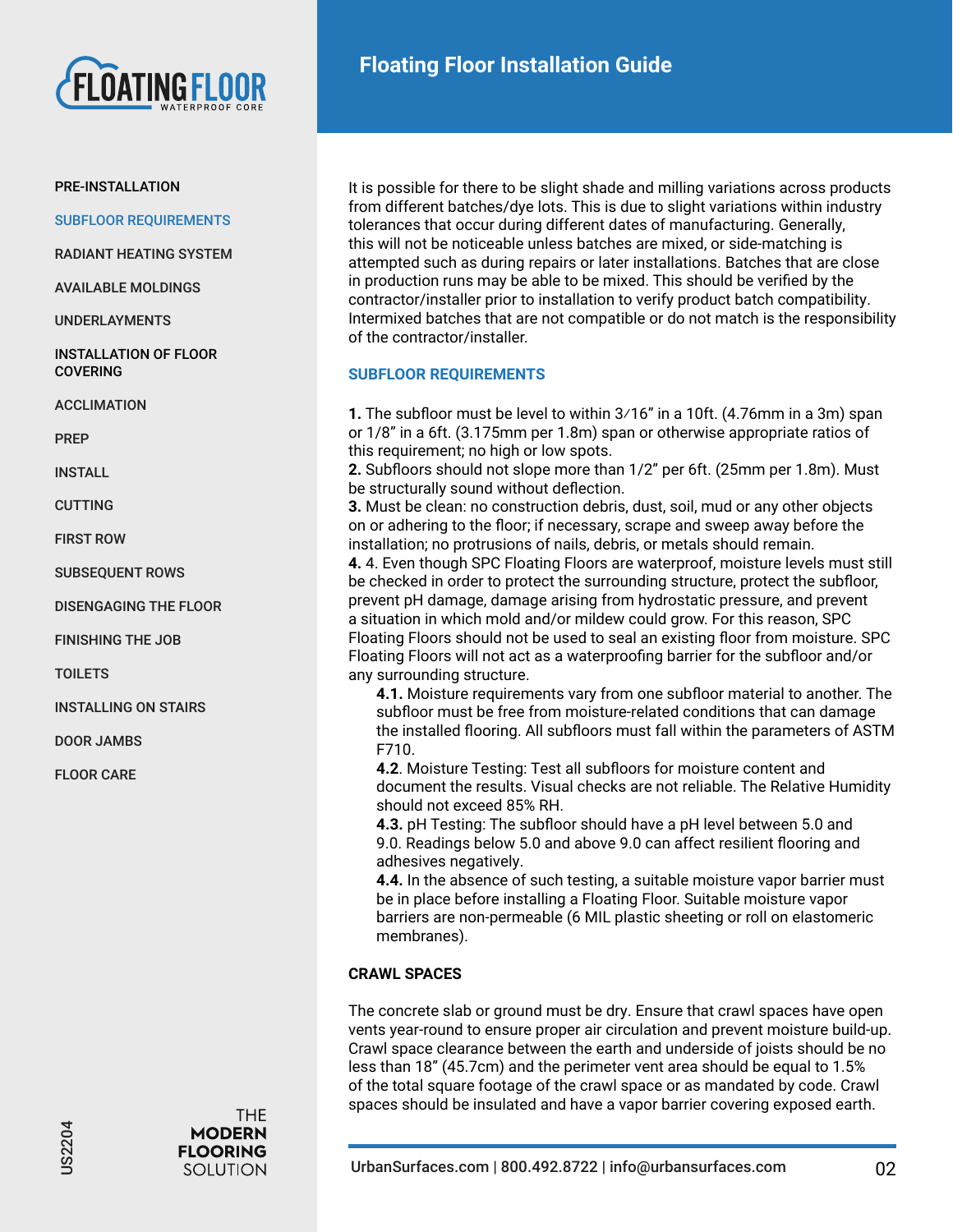

# PRE-INSTALLATION

SUBFLOOR REQUIREMENTS

#### RADIANT HEATING SYSTEM

AVAILABLE MOLDINGS

UNDERLAYMENTS

INSTALLATION OF FLOOR **COVERING** 

ACCLIMATION

PREP

INSTALL

CUTTING

FIRST ROW

SUBSEQUENT ROWS

DISENGAGING THE FLOOR

FINISHING THE JOB

**TOILETS** 

INSTALLING ON STAIRS

DOOR JAMBS

FLOOR CARE

# **ACCEPTABLE SUBFLOOR TYPES**

It is possible to install a Floating Floor over many existing floor coverings, provided they are stable and firmly fixed.

Existing flooring cannot be soft, damaged, loosely laid, more than a single layer, or exceed 1/2" thick. Remove carpet, needle felt, cushion vinyl, perimeter glued products, or any floating floor.

You may install directly over any existing hard surface flooring provided they are a single layer, meet flatness requirements, and are suitable for receiving vinyl flooring.

Mexican pavers and similar types of flooring may not be flat and even enough to receive vinyl flooring. This unevenness may require correcting to make it suitable for receiving vinyl flooring. Existing floors must be firmly attached to the structural subfloor. Fill in grout lines larger than 1⁄4" (6mm) on any form of tile or similar floors with a cementitious leveling and patching compound. All substrates (including existing flooring) to receive vinyl flooring shall be: dry, clean, smooth and structurally sound.

They shall be free of: residual adhesive (including cutback adhesive), adhesive removers, alkaline salts, excessive carbonation/laitance, mold, mildew, dust, wax, oil, grease, solvent, paint, or curing, sealing, hardening/parting compounds, or any other foreign materials.

**DO NOT** apply moisture barriers over wood subfloors. **DO NOT** install any Urban Surfaces product over sleeper floor construction, wood that lies directly on concrete, etc. Sleeper floors and other wood structures on top of concrete that do not meet the crawl space requirements can create moisture issues beneath the subfloor that will be trapped by the flooring's waterproof properties. This can lead to mold, mildew, or even wood rot of the subfloor construction.

# **NON-APPROVED SUBFLOORS**

- Carpeting/Carpet PAD Parquet Over Concrete
- 
- Engineered Hardwood Sleeper Substrates
- 
- Cork Cushioned Vinyl Flooring
	-
- Floating Floors Rubber
- Laminate

# **RADIANT HEATING SYSTEM**

Ensuring stable job site conditions, subfloor suitability and proper acclimation are especially important when installing over a radiant heat system. It is the responsibility of the installer/owner to ensure that the recommended environmental conditions are met for installation.

**THE**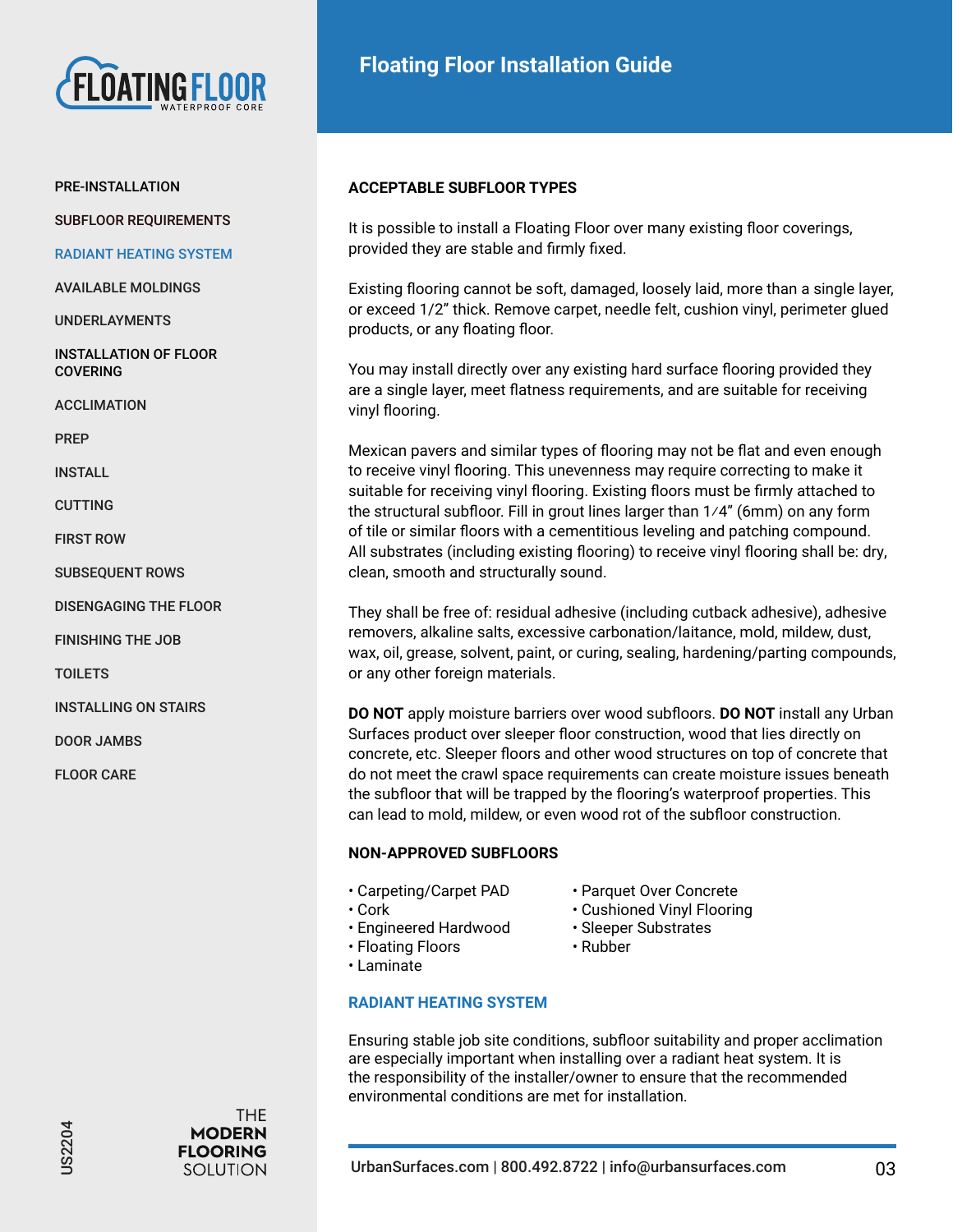

SUBFLOOR REQUIREMENTS

RADIANT HEATING SYSTEM

AVAILABLE MOLDINGS

UNDERLAYMENTS

INSTALLATION OF FLOOR **COVERING** 

ACCLIMATION

PREP

INSTALL

CUTTING

FIRST ROW

SUBSEQUENT ROWS

DISENGAGING THE FLOOR

FINISHING THE JOB

**TOILETS** 

INSTALLING ON STAIRS

DOOR JAMBS

FLOOR CARE

Refer to your radiant heat system manufacturer to determine its compatibility with vinyl flooring, and to learn the specific requirements for installation. It is recommended that the user consults with the radiant heating provider for best practices, installation methods, and proper subfloors. In-floor radiant components must be a minimum of 1⁄2" (13mm) below flooring. The surface temperature of the slab should never exceed 85°F (29°C). The heating system should be operational for at least two weeks prior to installation to calibrate temperature settings.

Flooring cannot be laid directly over radiant heating mats. 3-days prior to installation lower the temperature to 65°F (18°C). After installation, gradually adjust the temperature in increments of 5°F per day to avoid rapidly heating and cooling the flooring which could lead to damage. The use of an in-floor temperature sensor is recommended to avoid overheating.

# **AVAILABLE MOLDINGS**

Coordinated moldings and transitions are available for all Floating Floor products. These are necessary to allow for the transition of one product to another, around doorways, areas where the flooring flows into other hallways or rooms, etc. Follow molding requirements outlined above in conjunction with the molding installation instructions. Visit www.urbansurfaces.com/moldings to learn more about available moldings.

# **UNDERLAYMENTS**

Floating Floor products already have attached pad Underlayment. No other underlayments are necessary. Additional underlayments may result in a reduction in the sound rating and may even undermine the flooring's integrity leading to damage to the locking mechanism/clips. Leggett & Platt's Whisper Step® or an underlayment meeting the same specifications of density, thickness and material type may be used with Floating Floor products if desired. Please follow the manufacturer's specifications and directions for installation in conjunction with a floating floor.

# **INSTALLATION OF THE FLOOR COVERING**

Whether you're a pro or DIY homeowner, installing an SPC Floating Floor couldn't be easier. No power saws needed; Floating Floor scores and snaps with a simple utility knife.

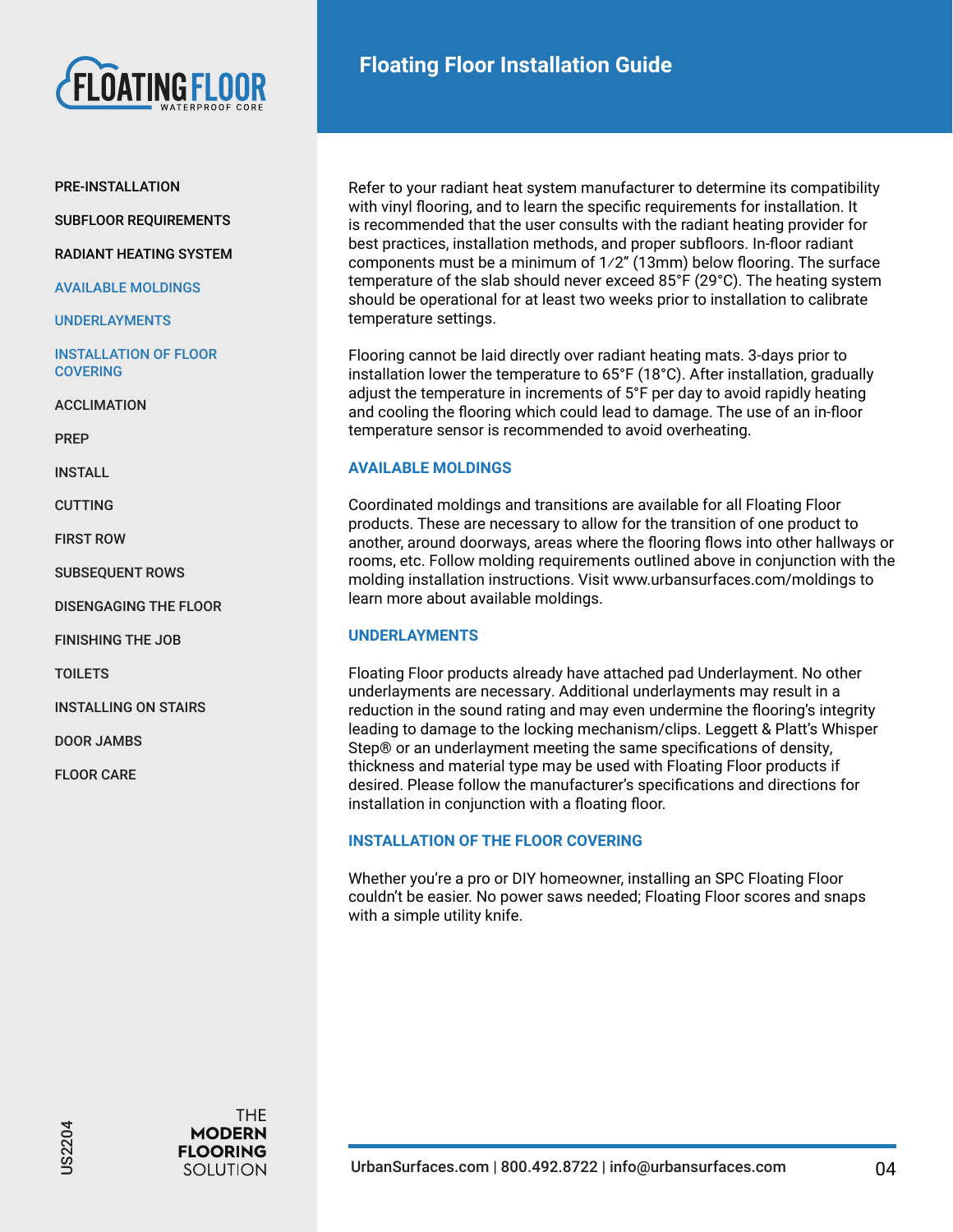

#### PRE-INSTALLATION

SUBFLOOR REQUIREMENTS

RADIANT HEATING SYSTEM

AVAILABLE MOLDINGS

UNDERLAYMENTS

INSTALLATION OF FLOOR COVERING

#### **ACCLIMATION**

PREP

INSTALL

CUTTING

FIRST ROW

SUBSEQUENT ROWS

DISENGAGING THE FLOOR

FINISHING THE JOB

**TOILETS** 

INSTALLING ON STAIRS

DOOR JAMBS

FLOOR CARE

# **ACCLIMATION**

• Stack boxes no more than 4 cartons (4ft.) high and space out the stacks. Keep away from direct sunlight.

• Flooring does not need to be taken out of the boxes, just opened at the ends. • It is important that flooring products maintain a constant temperature

between 65°F (18°C) and 85°F (29°C) for 48 hours prior to, during, and 72 hours after installation.

• Thereafter, maintain a room and floor temperature between 60°F (15.5°C) and 95°F (35°C). A HVAC system must be on and function.

# **PREP**

- Prepare subfloor to be dry, smooth, level, clean and dust-free.
- See subfloor and substrate requirements prior to installation.

# **INSTALL**

Follow these critical steps for a successful installation.

**1. Choose starting wall**

# **2. Determine an installation pattern**



**RANDOM SUBWAY**





**DIAGONAL**

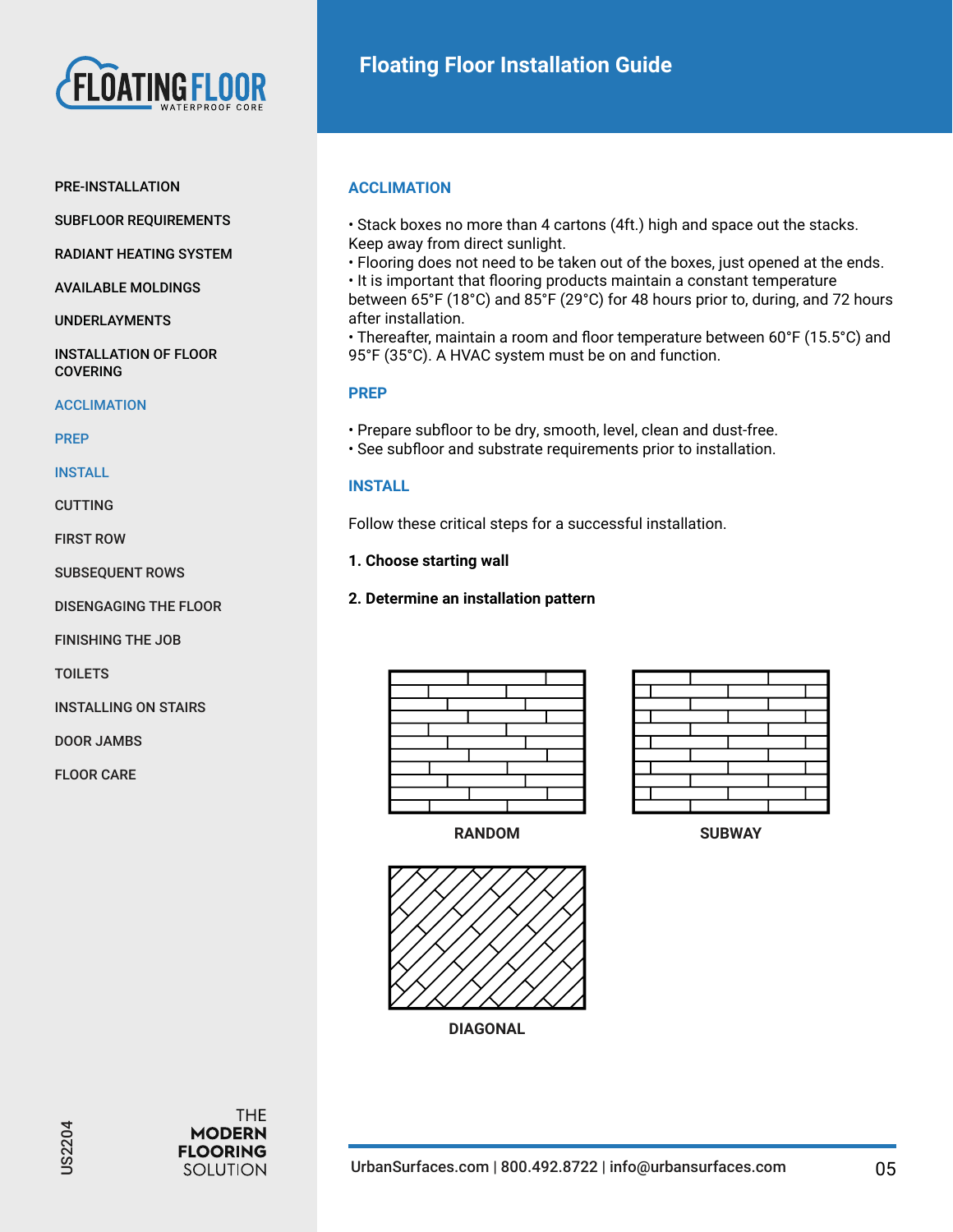

#### PRE-INSTALLATION

SUBFLOOR REQUIREMENTS

RADIANT HEATING SYSTEM

AVAILABLE MOLDINGS

UNDERLAYMENTS

INSTALLATION OF FLOOR COVERING

ACCLIMATION

PREP

INSTALL

**CUTTING** 

FIRST ROW

SUBSEQUENT ROWS

DISENGAGING THE FLOOR

FINISHING THE JOB

**TOILETS** 

INSTALLING ON STAIRS

DOOR JAMBS

FLOOR CARE

# **3. Determine how many planks are needed length and width wise from wall to wall.**

**3.1.** Measure your starting wall

**3.2.** Divide the length of the wall by the length of the plank. This will determine how many planks will be needed for each row.

# **4. Spacers**

**4.1.** Set 1⁄4" (6 mm) spacers along your starting wall.

**4.2.** Place spacers along the wall every 8"-12".

**4.3.** This will give the proper expansion gap along the walls.

# **5. Remove existing wall base or trim.**

Door trims must be undercut to allow the floor to move freely, door trim pieces should sit atleast a 1/16" higher than the flooring materials to avoid pinching. **5.1** A scrap piece a flooring may be used to support the blade during cutting.

# **6. Plan for Transition Moldings.**

Flooring runs must not exceed 50 linear feet in a single direction. Determine the best placement of transition moldings corresponding with the length and floor plan of rooms where flooring will be installed. Transition moldings must also be used in doorways to separate flooring that extends into adjoining rooms. More information about t-moldings and other transition moldings can be found on our website.

# **7. Install**

# **CUTTING**

• To cut a plank, simply measure and mark the plank with a pencil. Then, use a straight edge and utility knife to score and snap.

• To cut a plank lengthwise (Ripping), simply measure and mark the plank lengthwise with a pencil. Then, use a straight edge and utility knife to score and snap.



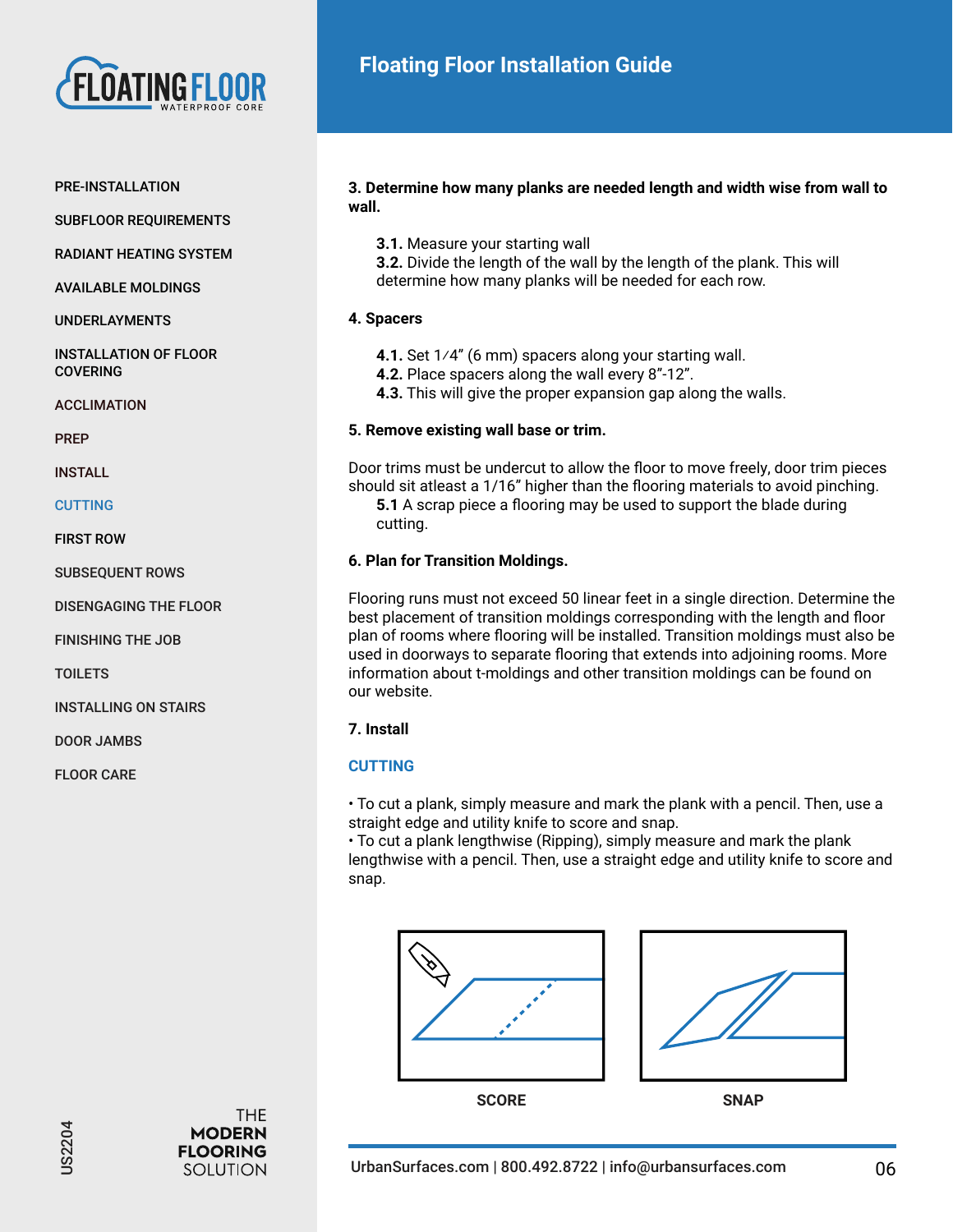

SUBFLOOR REQUIREMENTS

RADIANT HEATING SYSTEM

AVAILABLE MOLDINGS

UNDERLAYMENTS

INSTALLATION OF FLOOR COVERING

ACCLIMATION

PREP

INSTALL

CUTTING

FIRST ROW

SUBSEQUENT ROWS

DISENGAGING THE FLOOR

FINISHING THE JOB

**TOILETS** 

INSTALLING ON STAIRS

DOOR JAMBS

FLOOR CARE

# **FIRST ROW**

**1.1.** To cut a plank, simply measure and mark the plank with a pencil. Then, use a straight edge and utility knife to score and snap. **2.** Do the same for the short side of the planks on the opposite walls . **3.** Cut the starting and ending plank lengthwise (Ripping) so the width is no smaller than 3". **4.** Take your second plank and place the short tongue side on top of the first planks short groove side. **5.** Gently drop the tongue side into the short groove side listening for a "click" or feeling of the tongue inserting the groove. **6.** Finish the connection by tapping the tongue side plank with a rubber mallet to fully engage the tongue into the groove securing the lock. **7.** Make sure the tongue and groove are secured properly before proceeding. **7.1.** Repeat step 4. If the planks are not secured properly. Failure to connect correctly will result in separation and damaging of the clips. **8.** Be mindful of pattern repeat and design. **9.** Work from multiple boxes selecting different patterns creating a more random effect, if you install the same repeat together the finished floor will look artificial. **SUBSEQUENT ROWS 1.** If the cut plank from the previous row is longer than 8" use it as a starting

**1.** Cut the starting and ending plank so they are no shorter than 8".

piece for the next installment. **2.** Working from left to right, engage the long tongue side of the new plank

into the long groove side of the previous row by angling the new piece in a 45 degree angle.

**3.** Once the tongue side is inserted into the groove side lay the piece flat.

**3.1.** Make sure the long sides are connected tight with no visible gaps. **3.2.** Take a tapping block and gently tap the longside to make sure it is properly secured.

**4.** Take your second plank and angle the long tongue side into the long groove side of the previous row by angling the new piece in a 45 degree angle.

**5.** While inserted into the previous row at a 45 degree angle, slide the plank

to the left so the short tongue side is hovering over the previously laid plank's short groove side.

**6.** Gently drop the tongue side into the short groove side listening for a "click" or feeling of the tongue inserting the groove.

- **7.** Finish the connection by tapping the tongue side plank with a rubber mallet
- to fully engage the tongue into the groove securing the lock.
- **8.** Make sure the tongue and groove are secured properly before proceeding **8.1.** Repeat step 4. If the planks are not secured properly. Failure to connect correctly will result in separation and damaging of the clips. **8.2.** Make sure the long sides are connected tight with no visible gaps.

**8.3.** Take a tapping block and gently tap the longside to make sure it is properly secured.

**THE** 

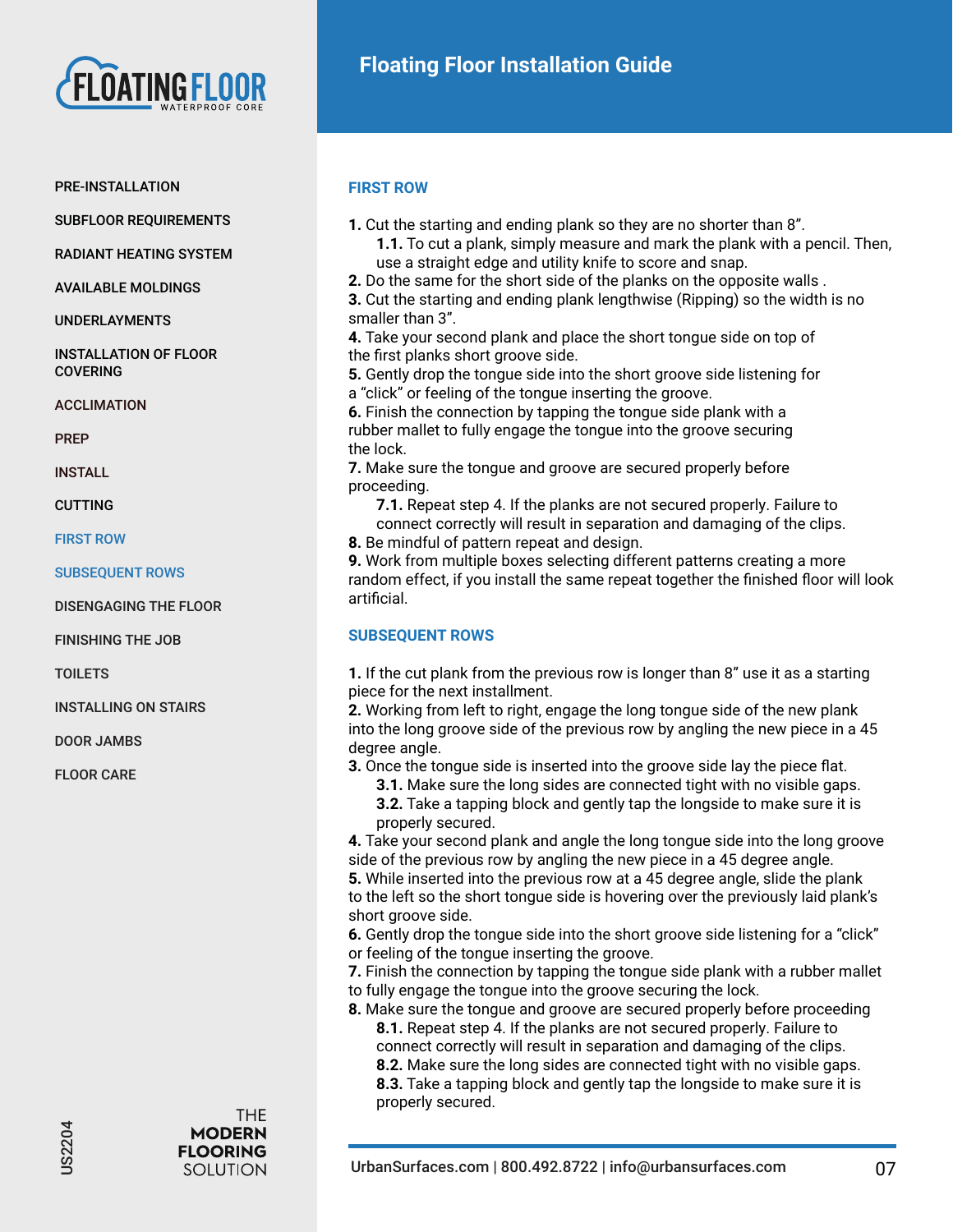

# PRE-INSTALLATION

SUBFLOOR REQUIREMENTS

RADIANT HEATING SYSTEM

AVAILABLE MOLDINGS

UNDERLAYMENTS

INSTALLATION OF FLOOR **COVERING** 

**ACCLIMATION** 

PREP

INSTALL

CUTTING

FIRST ROW

SUBSEQUENT ROWS

DISENGAGING THE FLOOR

FINISHING THE JOB

**TOILETS** 

INSTALLING ON STAIRS

DOOR JAMBS

FLOOR CARE

**THE MODERN FLOORING** SOLUTION

# **NOTE:**

You can use a scrap piece of flooring as a tapping block by taking inserting the tongue into the groove of the flooring and gently tapping the scrap piece to secure the clips.

**9.** Be mindful of pattern repeat and design.

**10.** Work from multiple boxes selecting different patterns creating a more random effect, if you install the same repeat together the finished floor will look artificial.

**DO NOT** angle or in any way bend the short end of the planks as this will damage the clip system potentially leading to a locking mechanism failure and joint separation later on.

# **DISENGAGING THE FLOOR**

**1.** Unclip the whole row by lifting it at a 45 degree angle and separating the pieces.

**2.** Disassemble the planks by gently sliding the short sides apart **2.1.** If the planks are not sliding apart, take a rubber mallet and ently tap the tongue side to ensure the clips are properly secured. **2.2.** The boards should gently slide apart.

**DO NOT:** angle or in any way bend the short end of the planks as this will damage the clip system potentially leading to a locking mechanism failure and joint separation later on.

# **FINISHING THE JOB**

Remove spacers. Cover expansion spaces with quarter round or other trim, being sure not to trap or pin down the floor. Nails should go into the wall, not the floor covering or subfloor. Strays nails can prevent the floor from floating properly leading to damage.

# **TOILETS**

**1.** When installing in restrooms, toilets will need to be removed.

**2.** Once the toilet has been removed, use the same method of cutting around irregular objects to cut around the toilet flange and bolts.Ensure to leave a 1⁄4" expansion gap including around toilet bolts.

- **3.** Re-install toilet.
- **4.** Seal around the toilet using a premium waterproof 100% silicone sealant.

# **INSTALLING ON STAIRS**

To install a Floating Floor on stair treads and risers:

**1.** Determine if the Floating Floor planks will be installed on the treads alone, or both the tread and riser.

**2.** Apply an appropriate amount of adhesive to the substrate.

US2204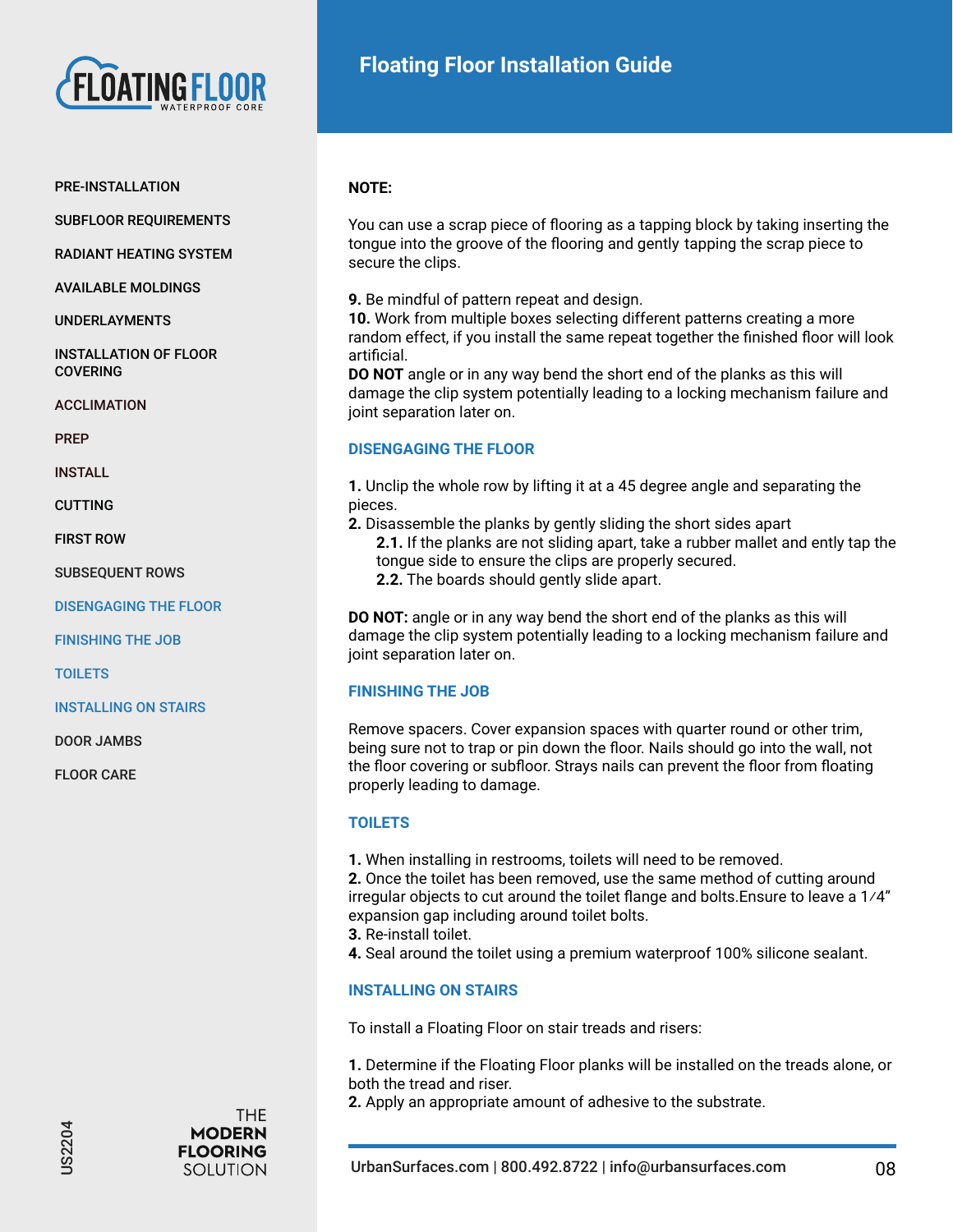

#### PRE-INSTALLATION

SUBFLOOR REQUIREMENTS

RADIANT HEATING SYSTEM

AVAILABLE MOLDINGS

UNDERLAYMENTS

INSTALLATION OF FLOOR **COVERING** 

ACCLIMATION

PREP

INSTALL

CUTTING

FIRST ROW

SUBSEQUENT ROWS

DISENGAGING THE FLOOR

FINISHING THE JOB

TOILETS

INSTALLING ON STAIRS

DOOR JAMBS

FLOOR CARE

**3.** Press the planks into the adhesive starting with the treads first, followed by the riser.

**4.** Use a hand roller to apply pressure to planks to ensure they are firmly embedded into the adhesive.

**5.** Use a stair nose molding at the leading edge of the stair treads. (See the molding installation guide on urbansurfaces.com.)

**6.** Use colored silicone caulk to fill in the seam where the treads and risers meet if desired.

# **NOTE:**

Landings are not to be glued down, fastened or otherwise pinned. Follow standard installation instructions when installing landings.

# **DOOR JAMBS**

Floating Floors requires a transition molding at every threshold. Wood door jambs should be undercut and the flooring should have a 1⁄4" expansion gap under the door jambs and transition moldings to float freely. Metal door jams can be undercut this same way, but in general flooring is cut to fit within a 1⁄4" around the jamb. Do not fasten, pin or glue the flooring down in any way. Doorways are a common cause of floating floor failure, therefore special attention should be given to the installation in these areas.

# **IMPORTANT**

When installing in wet areas, caulk around the perimeter using a permanently flexible silicone sealant. Avoid acrylic caulking. Do not fill in the expansion gap with sealant.

**DO NOT** use acrylic caulk around the perimeter. Doing so can adhere the flooring in place causing a failure as the acrylic hardens over time.

Ensure to only use adhesives that are designed and warranted by the manufacturer as safe for flooring and for use with non-porous materials such as plastics, vinyl, EVA, etc.

Use caution when using adhesives around the floating floor system. For example, if the installer is using adhesive to secure moldinging to the substrate, the adhesive must not get onto the floor. The intention of the molding is to allow the flooring to float beneath it.